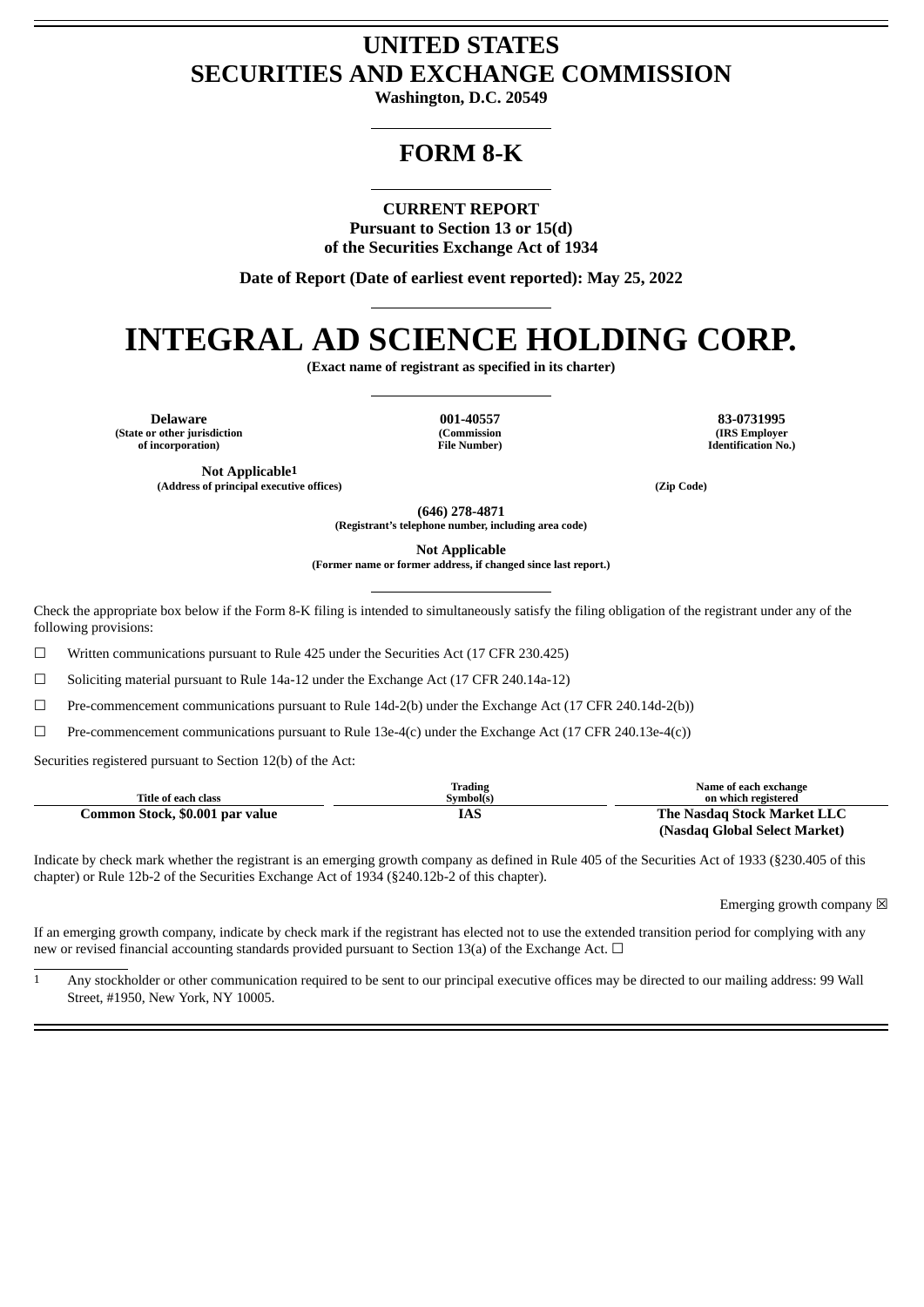#### Item 5.02. Departure of Directors or Certain Officers; Election of Directors; Appointment of Certain Officers; Compensatory Arrangements of **Certain Officers.**

As previously disclosed, Joseph Pergola, Integral Ad Science Holding Corp.'s (the "Company") Chief Financial Officer will be leaving the Company to pursue other opportunities. In connection with Mr. Pergola's transition, on May 25, 2022, the Company and Mr. Pergola entered into a Separation Agreement and Release of Claims (the "Agreement"). Pursuant to the Agreement, Mr. Pergola's employment with the Company will end on September 10, 2022 (the "Separation Date") and he will hold the title of Chief Financial Officer of the Company and perform current duties and responsibilities until on or about August 15, 2022. Subject to Mr. Pergola's continued compliance with the terms of the Agreement and non-revocation of the same, Mr. Pergola will (i) receive separation pay in an amount equal to \$425,000, less all required or authorized taxes, withholdings and deductions, payable over a 12 month period in accordance with the Company's regular payroll practices; (ii) be eligible to receive 100% of the applicable 2022 discretionary annual bonus to be paid no later than March 15, 2023, in the amount of \$318,750, less all required or authorized taxes, withholdings and deductions; and (iii) receive continued COBRA coverage at the Company's expense for the 12 month period immediately following the Separation Date. Additionally, according to the terms of the applicable equity agreements, Mr. Pergola will have 90 days after the Separation Date to exercise any options granted under the Amended and Restated Integral Ad Science Holding Corp. 2018 Non-qualified Stock Option Plan that have vested and become exercisable prior to the Separation Date. Any vested options not exercised by Mr. Pergola within 90 days of the Separation Date will expire. The Agreement includes other customary provisions relating to release, confidentiality, restrictive covenants and future cooperation.

The foregoing description of the Agreement does not purport to be complete and is qualified in its entirety by the full text of the Agreement, which is attached hereto as Exhibit 10.1 and incorporated by reference herein.

### **Item 9.01. Certain Financial Statements and Exhibits.**

(d) Exhibits.

| Exhibit No. | <b>Description of Exhibit</b>                                                                                                        |
|-------------|--------------------------------------------------------------------------------------------------------------------------------------|
| 10.1        | Separation Agreement and Release of Claims, dated as of May 25, 2022, by and between Joseph Pergola and Integral Ad Science,<br>lnc. |
| 104         | Cover Page Interactive Data File (embedded within the Inline XBRL document)                                                          |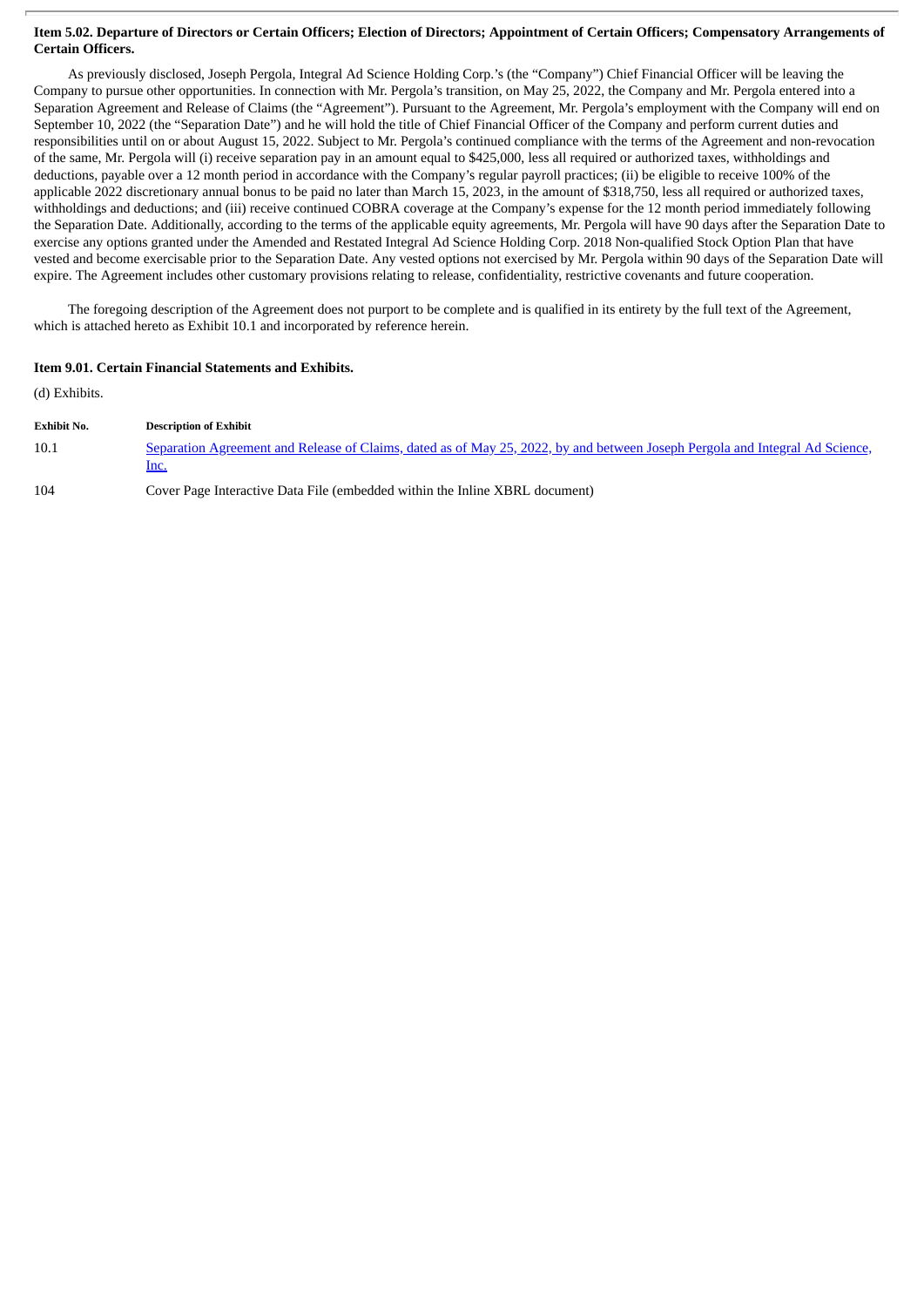Pursuant to the requirements of the Securities Exchange Act of 1934, the registrant has duly caused this report to be signed on its behalf by the undersigned hereunto duly authorized.

Date: May 26, 2022 By:

## INTEGRAL AD SCIENCE HOLDING CORP.

/s/ Noah Webster

Name: Noah Webster

Title: Chief Legal and Compliance Officer and Corporate Secretary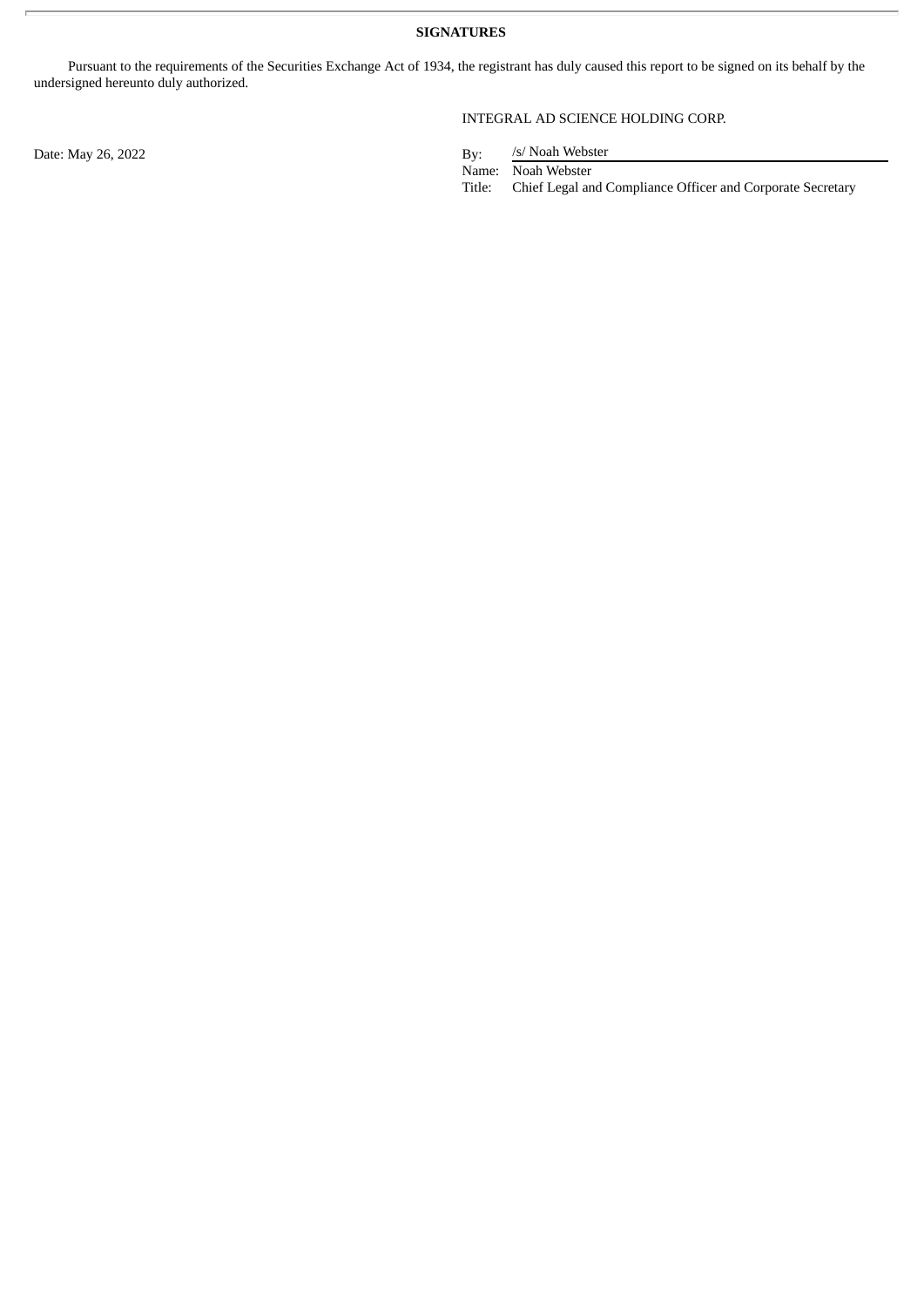#### **SEPARATION AGREEMENT AND RELEASE OF CLAIMS**

<span id="page-3-0"></span>This SEPARATION AGREEMENT AND RELEASE OF CLAIMS (this "Agreement") is made, as of the Effective Date (as defined herein), by and between Joseph Pergola ("Employee") and Integral Ad Science, Inc. (the "Company"). Employee and the Company are referred to herein individually as a "Party" and collectively as the "Parties."

WHEREAS, Employee and the Company are party to that certain employment agreement, dated October 31, 2019 and subsequently amended, dated November 24, 2020 (the "Employment Agreement");

WHEREAS, pursuant to Section 10 of the Employment Agreement Employee's employment with the Company will end as provided in this Agreement; and

WHEREAS, the Parties desire to enter into this Agreement to memorialize the Parties' rights and obligations with respect to Employee's transition out of and separation from the Company.

NOW, THEREFORE, the Parties agree as follows:

1. **Separation Date**. Employee's employment with the Company shall end on September 10, 2022 (the "Separation Date"). As of the Separation Date, Employee shall no longer be an employee of (or hold any other positions with) the Company and its affiliates. Employee agrees not to hold himself/herself out as a partner, member, director, officer or employee of, or as otherwise affiliated with, the Company or any of its affiliates (including on social media) after the Separation Date. Employee agrees to execute such documents promptly as may be requested by the Company to evidence your separation from employment. Regardless of whether Employee signs this Agreement, Employee will receive a lump sum payment of all then outstanding final compensation earned through the Separation Date in accordance with applicable law, minus applicable federal, state and local tax withholdings, for services performed for the Company through and including the Separation Date. Employee acknowledges and agrees that Employee shall submit any business expenses in accordance with Company policy within fifteen (15) days following the Separation Date, which shall be reimbursed in accordance with Company policy and regular payroll practices. Except as specifically set forth in this Agreement or as required under applicable law, and except as to any vested benefits under the Company's 401(k) plan, Employee's right to, and participation in, all benefit plans of the Company shall terminate as of the Separation Date in accordance with the specific terms of each plan. To the extent Employee has any vested assets under the Company's 401(k) plan, the status and treatment of any such assets shall be governed by the applicable terms of such plan. Employee acknowledges and agrees that, with Employee's execution and effectuation of this Agreement, Employee is waiving for all purposes any Claim for additional employment-related compensation of any kind except as specifically set forth herein.

(a) Employee agrees that he will hold the title of Chief Financial Officer and perform all current duties and responsibilities of the role at least until August 15, 2022. The Company does have the option of removing the title prior to that date; this will not impact termination date or severance payments.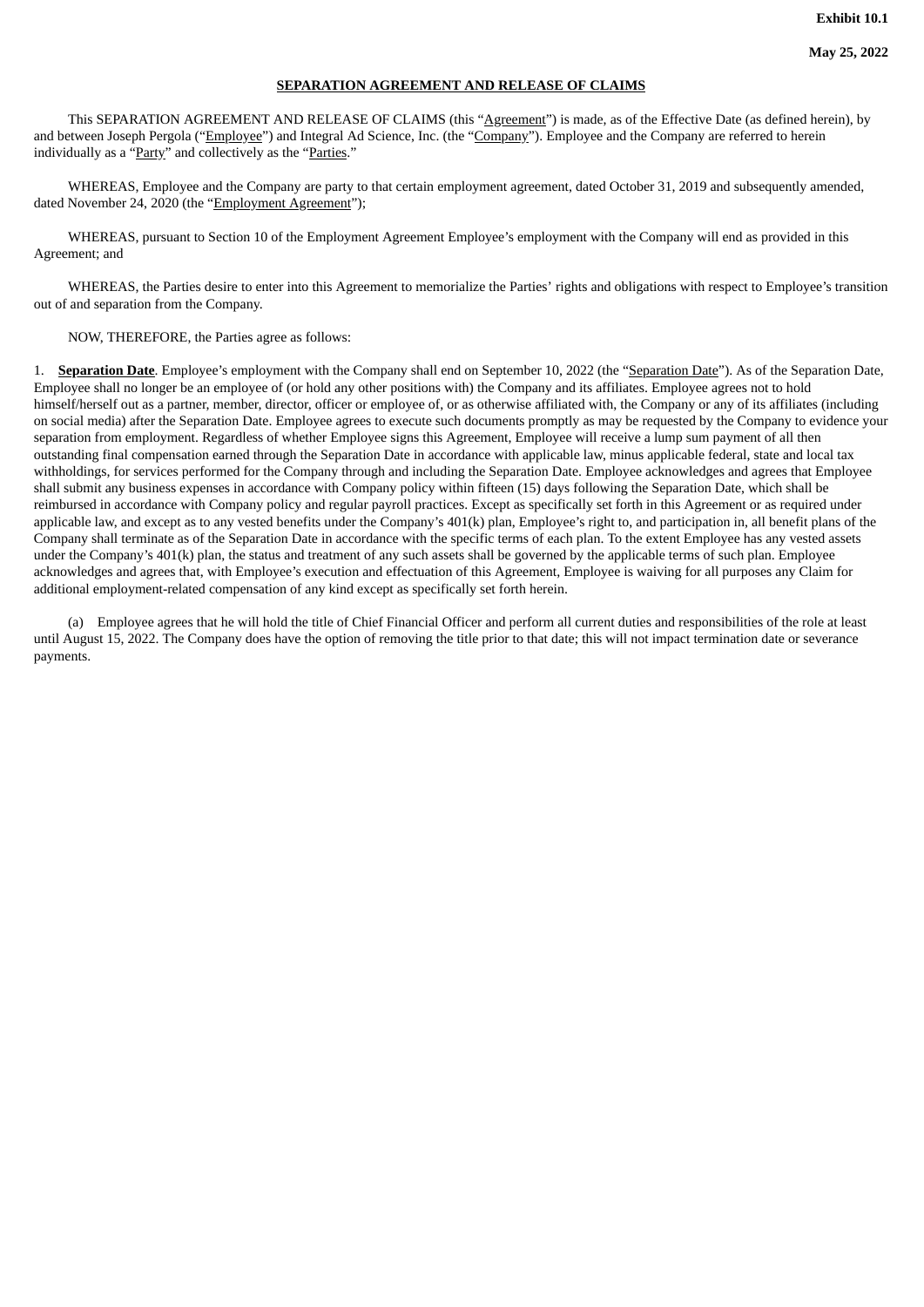2. **Severance Pay**. Provided that Employee (a) executes this Agreement within forty-five (45) days of Employee's Separation Date, (b) effectuates and does not revoke this Agreement within seven (7) calendar days of executing this Agreement, and (c) complies with this Agreement at all times, then Employee shall be entitled to severance pay in an amount equal to twelve (12) months or your current base salary of \$425,000 (the "Severance Payment"), less all required or authorized taxes, withholdings, and deductions. The Company shall pay the Severance Payment in accordance with the Company's regular payroll practices in equal installments beginning on the second regular payroll date following the Effective Date.

3. **2022 Annual Bonus.** Provided that Employee (a) executes this Agreement within forty- five (45) days of Employee's Separation Date, (b) effectuates and does not revoke this Agreement within seven (7) calendar days of executing this Agreement, the Employee will be eligible to receive 100% of their 2022 discretionary annual bonus, \$318,750 to be paid, less applicable taxes, when all other bonus payments are made but no later than March 15, 2023.

4. **Health Insurance & COBRA.** Provided that Employee (a) executes this Agreement within forty-five (45) days of Employee's Separation Date, (b) effectuates and does not revoke this Agreement within seven (7) calendar days of executing this Agreement, and (c) complies with this Agreement at all times, then subject to Employee's timely election of continuation coverage under the Consolidated Omnibus Budget Reconciliation Act of 1985, as amended ("COBRA"), Employee will continue to participate in the Company's group health plan (to the extent permitted under applicable law and the terms of such plan) ("COBRA Coverage"), and the Company will subsidize the full cost of COBRA premiums for a period of up to twelve (12) months immediately following the Separation Date; provided that Employee is eligible and remains eligible for COBRA coverage; provided further, that such subsidies will cease if either (i) Employee becomes employed by another employer that maintains a group health plan or (ii) the Company determines that providing such subsidies would reasonably be expected to result in excise taxes on the Company due to failing to comply with the nondiscrimination requirements under the Patient Protection and Affordable Care Act. The existence and duration of Employee's rights and/or the COBRA coverage rights of any of Employee's eligible dependents will be determined in accordance with Section 4980B of the Code.

5. **Equity**. According to the terms of the equity agreement, the Employee will have 90 days after the Termination Date to exercise any portion of the Options granted under the Amended and Restated Integral Ad Science Holding Corp. 2018 Non-qualified Stock Option Plan that have vested and become exercisable prior to the Termination Date. Any vested options not exercised within 90 days will expire

### 6. **Release**.

(a) For good and valuable consideration, including the Severance Payment, Employee knowingly and voluntarily (for Employee and Employee's heirs, executors, administrators, beneficiaries, trustees, successors, and assigns) releases and forever discharges the Company and each of its respective parents, subsidiaries and affiliates, and each of their present, former and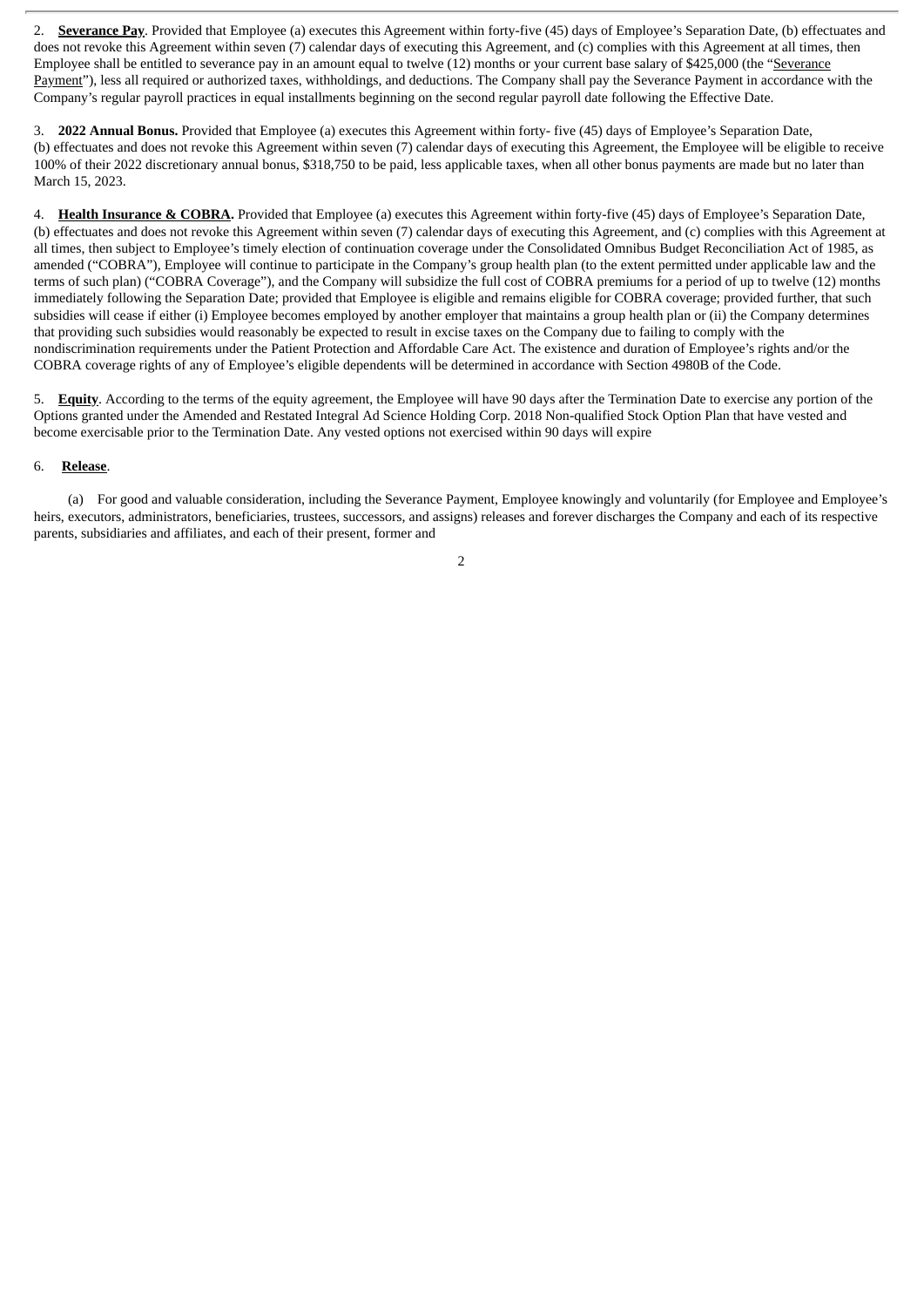future direct or indirect owners, managers, directors, officers, employees, attorneys, agents, members, insurers, shareholders and representatives, and each of their predecessors, successors and assigns (collectively, the "Released Parties") from any and all claims, suits, controversies, actions, causes of action, cross-claims, counter-claims, demands, debts, compensatory damages, liquidated damages, punitive or exemplary damages, other damages, claims for costs and attorneys' fees, or liabilities of any nature whatsoever in law and in equity, both past and present and whether known or unknown, suspected, unsuspected or claimed (collectively, "Claims") against the Released Parties that Employee or any of Employee's heirs, executors, administrators or assigns, may have (i) from the beginning of time through the date upon which Employee executes this Agreement; (ii) arising out of, or relating to, Employee's employment with any Released Parties through the date upon which Employee executes this Agreement; (iii) arising out of, or relating to, any agreement with any Released Parties, including, but not limited to, any other awards, policies, plans, programs or practices of the Released Parties that may apply to Employee or in which Employee may participate, including, but not limited to, any rights under bonus plans or programs of Released Parties and/or any other short-term or long-term equity- based or cash-based incentive plans or programs of the Released Parties; (iv) arising out of, or relating to, Employee's termination of employment from any of the Released Parties; and/or (v) arising out of, or relating to, Employee's status as an employee, member, officer, or director of any of the Released Parties, including, but not limited to, any allegation, claim or violation, arising under Title VII of the Civil Rights Act of 1964, as amended; the Civil Rights Act of 1991; the Equal Pay Act of 1963, as amended; the Americans with Disabilities Act of 1990; the Family and Medical Leave Act of 1993; the Worker Adjustment Retraining and Notification Act of 1988, as amended; the Employee Retirement Income Security Act of 1974 (with respect to unvested benefits); any applicable Employee Order Programs; the Fair Labor Standards Act; the Equal Pay Act, as amended; Section 1981 of U.S.C. Title 42; the Age Discrimination in Employment Act, as amended (including the Older Workers Benefit Protection Act); the Sarbanes-Oxley Act of 2002, as amended; the New York State Human Rights Law; the New York Labor Law; the New York State Worker Adjustment and Retraining Notification Act; the New York State Correction Law; and the New York State Civil Rights Law or their federal, state or local counterparts; or under any other federal, state or local civil or human rights law, or under any other local, state, or federal law, regulation or ordinance; or under any public policy, contract or tort, any doctrine of good faith and fair dealing, or under common law; or arising under any policies, practices or procedures of the Released Parties; or any Claim for wrongful discharge, breach of contract, infliction of emotional distress, defamation; or any Claim for costs, fees, or other expenses, including attorneys' fees incurred in these matters. This is a general release that is intended to apply to all Claims Employee may have against the Released Parties through the date Employee executes this Agreement, except those Claims that cannot be waived pursuant to applicable laws.

(b) Employee understands that Employee may later discover Claims or facts that may be different than, or in addition to, those which Employee now knows or believes to exist with regards to the subject matter of this Agreement and the releases in this Section, and which, if known at the time of executing this Agreement, may have materially affected this Agreement or Employee's decision to enter into it. Employee hereby waives any right or Claim that might arise as a result of such different or additional Claims or facts.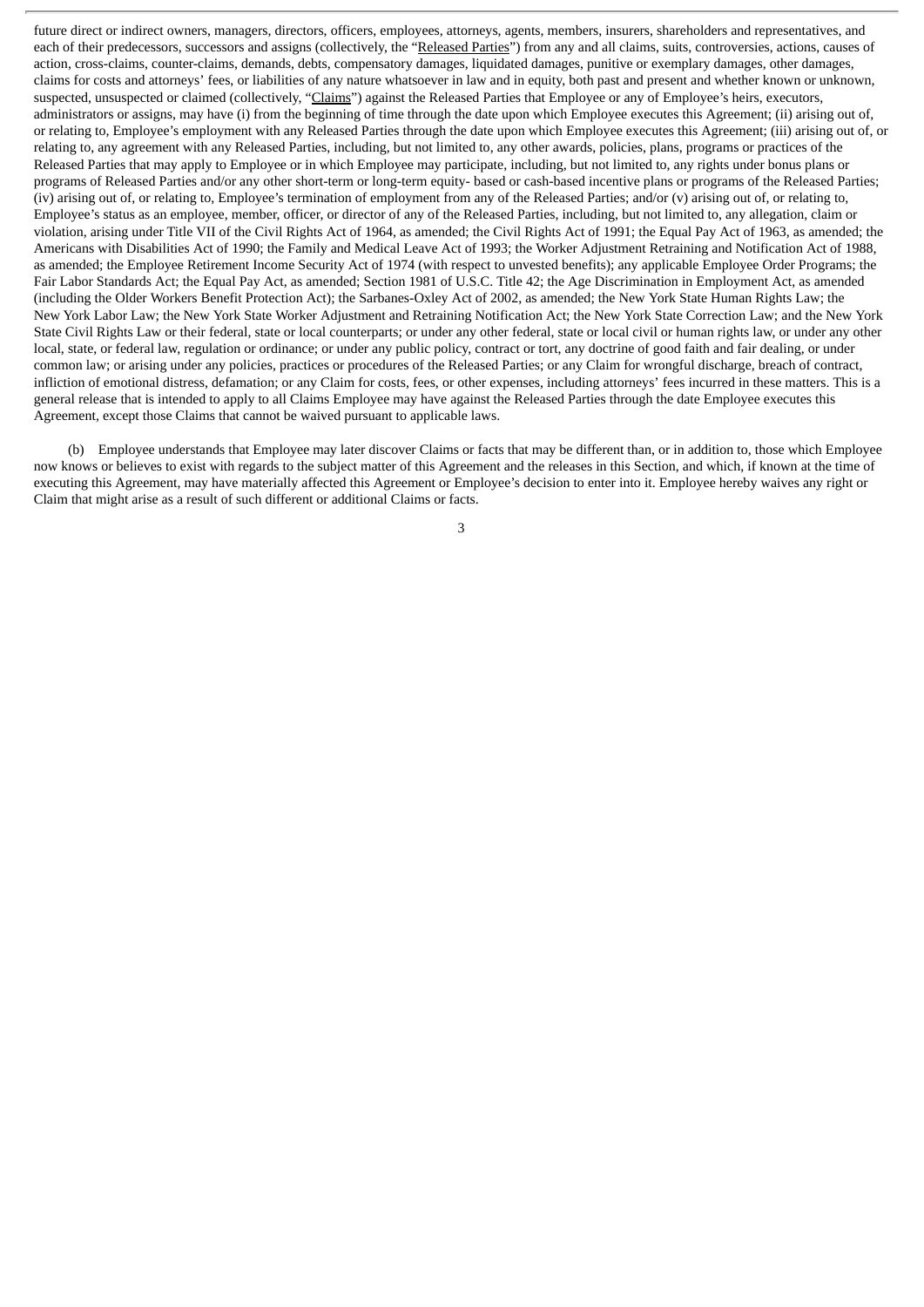(c) Employee acknowledges, understands and agrees that Employee has reported to the Employer's management personnel any work related injury that occurred up to and including Employee's last day of employment. Employee acknowledges, understands, and agrees that Employee has no knowledge of any actions or inactions by any of the Released Parties or by Employee that Employee believes could possibly constitute a basis for a claimed violation of any federal, state, or local law, any common law or any rule promulgated by an administrative body.

(d) Nothing in this Section shall release or impair: (i) Employee's right to make Claims arising out of any acts or omissions of the Released Parties after the date Employee executes this Agreement; (ii) any right that cannot be waived by private agreement under law (including the right to file any Claim for workers' compensation or unemployment insurance); or (iii) any Claim to vested benefits under the Company's benefit plans.

Nothing in this Agreement is intended to prohibit or restrict Employee's right to file a charge with or participate in a charge by the Equal Employment Opportunity Commission or any other local, state, or federal administrative body or government agency prohibiting waiver of such right; provided, however, that Employee hereby waives the right to recover any monetary damages or other relief against any Released Parties excepting any benefit or remedy to which Employee is or becomes entitled to pursuant to Section 922 of the Dodd-Frank **Wall Street Reform and Consumer Protection Act.**

(e) Employee acknowledges, understands and agrees that Employee has no knowledge of any actions or inactions by any of the Released Parties or by Employee that Employee believes could possibly constitute a basis for a claimed violation of any federal, state, or local law, any common law or any rule promulgated by an administrative body.

(f) Employee represents that Employee has made no assignment or transfer of any right or Claim covered by this Section and that Employee further agrees that Employee is not aware of any such right or Claim covered by this Section.

(g) Employee acknowledges and agrees that the releases set forth in this Section are an essential and material term of this Agreement and that without such waiver the Company would not have agreed to the terms of the Agreement.

7. **Cooperation; No Cooperation with Non-Governmental Third Parties**. Employee shall not knowingly encourage, counsel or assist any non-governmental attorneys or their clients in the presentation or prosecution of any disputes, differences, grievances, claims, charges or complaints by any non-governmental third party against any of the Released Parties, unless compelled to do so by valid subpoena or other court order, and in such case only after first notifying the Company sufficiently in advance of such subpoena or court order to reasonably allow the Company an opportunity to object to the same. Employee agrees to notify the Company via email to Noah Webster at nwebster@integralads.com immediately in the event of any requests for information or testimony that Employee receives in connection with any of the foregoing.

 $\overline{A}$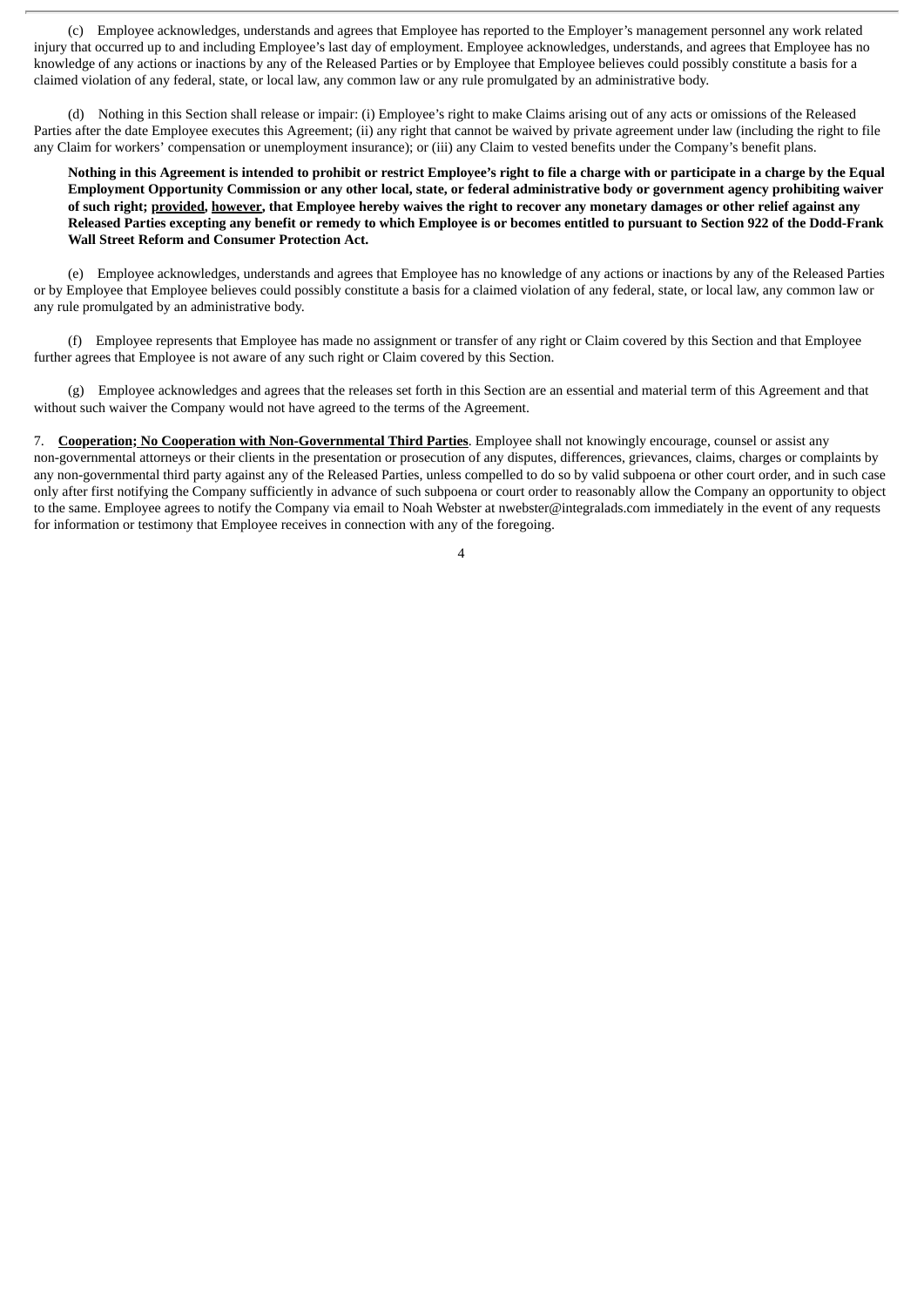8. **Voluntary Agreement**. Employee has carefully read and fully understands all of the provisions of this Agreement and that Employee is expressly waiving valuable rights. Employee is entering into this Agreement knowingly, freely and voluntarily in exchange for good and valuable consideration to which Employee would not be entitled in the absence of executing and not revoking this Agreement.

9. **Consultation; Consideration and Revocation Period**. Employee acknowledges that the Company has advised Employee of Employee's right to consult with an attorney prior to executing this Agreement. Employee acknowledges that Employee has forty-five (45) calendar days to consider this Agreement, although Employee may sign it sooner. Employee has seven (7) calendar days after the date on which Employee executes this Agreement to revoke Employee's consent to the Agreement (the "**Revocation Period**"). Such revocation must be in writing and must be e-mailed to Noah Webster at nwebster@integralads.com. Notice of such revocation must be received within the Revocation Period. In the event of such revocation by Employee, this Agreement shall be null and void in its entirety. Provided that Employee does not revoke Employee's execution of this Agreement within the Revocation Period, the "Effective Date" shall occur on the eighth calendar day after the date on which Employee initially signs it.

10. **Return of Company Property**. Upon Employee's execution of this Agreement, Employee acknowledges and agrees that Employee has returned to the Company all documents and information (and all copies thereof) belonging or relating to the business of Company and its affiliates as well as any other Company property or equipment which Employee has or has had in Employee's possession at any time, including, but not limited to, files, notes, drawings, passwords, records, business plans and forecasts, financial information, specifications, computer-recorded information, tangible property (including, but not limited to, computers and/or cell phones), credit cards, entry cards, identification badges and keys, and any other materials of any kind which contain or embody any proprietary or confidential information of the Company or its affiliates (and all reproductions thereof). The Company has agreed to allow Employee to retain company-issued laptop that was purchased by the Company in connection with your employment, provided that the Company shall have no further financial or other responsibility or liability with regard to said laptop, and further provided that the cost of said laptop will be reported as compensation on your 2022 W-2.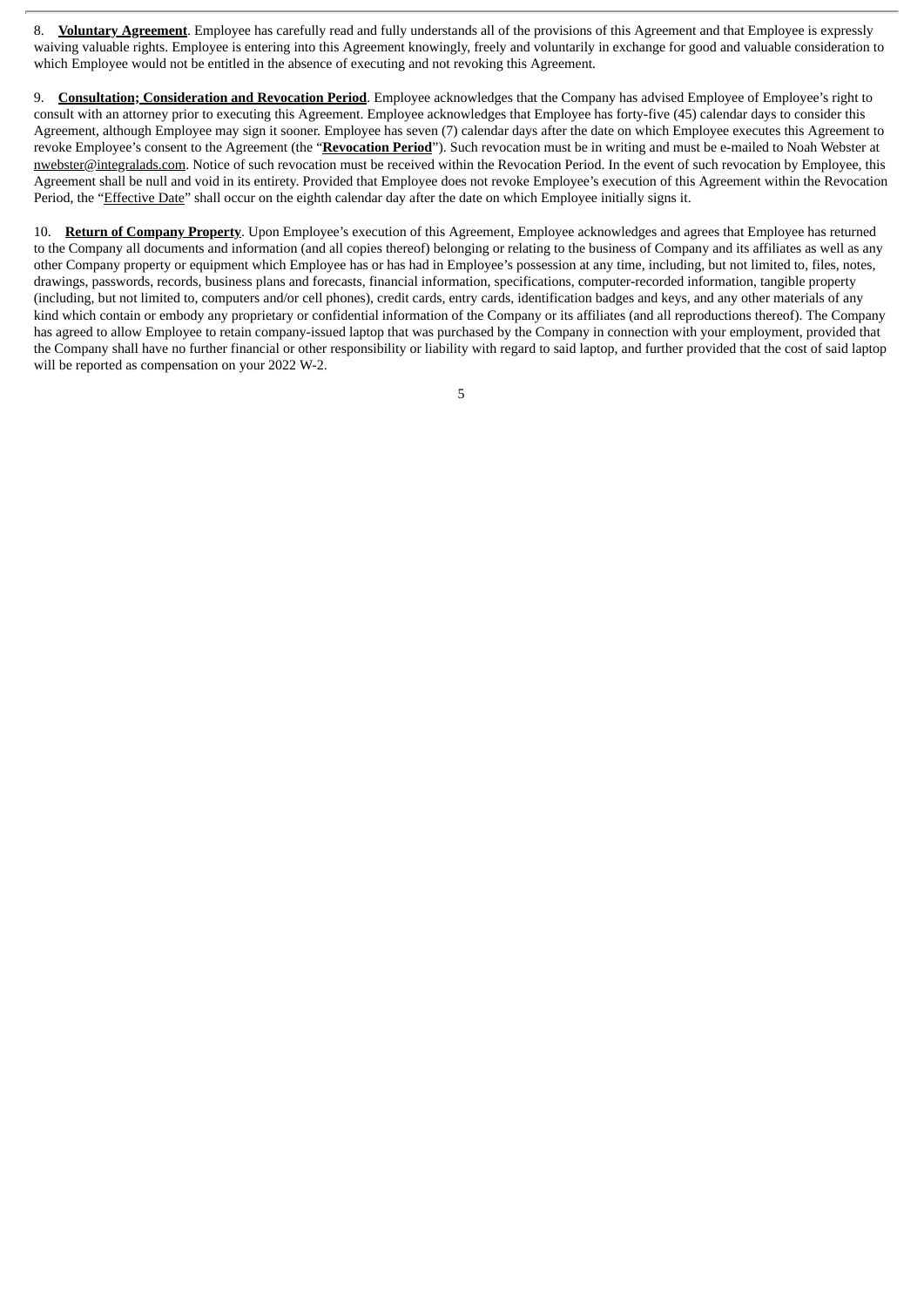#### 11. **Confidentiality, Restrictive Covenants, and Defend Trade Secrets Act**.

(a) Employee will not use, disclose or divulge, furnish or make accessible to anyone, directly or indirectly, any Protected Information at any time. "Protected Information" means any and all non-public, trade secret, confidential and/or proprietary information of the Company and its affiliates; provided, however, that Protected Information shall not include: (i) information that becomes generally known to the public without violation of this Agreement or any other confidentiality obligation, and (ii) information that is disclosed to Employee by another party who is under no obligation of secrecy and has a bona fide right to disclose the information. Solely with respect to Protected Information that does not constitute a trade secret of the Company or its affiliates under applicable law (ignoring, for purposes of such determination, any breach of this Agreement by Employee), the restrictions set forth in this paragraph shall not apply for the entire time period following the Separation Date, but rather shall apply only for a period of five (5) years following the Separation Date, in the following states: Arizona, Florida, Illinois, Indiana, Maryland, New Jersey, Virginia and Wisconsin. Additionally, to the extent this paragraph applies in Wisconsin to Proprietary Information that does not constitute a trade secret under applicable law, it shall apply only in geographic areas where the unauthorized disclosure or use of Confidential Information would be competitively damaging to the Company.

(b) Employee shall not (and shall not cause or encourage any other person or entity to) at any time, directly or indirectly, make, publish or communicate to any person or entity any statement, comment or remark, whether written or oral, which in any way disparages, defames or is negative regarding, or could reasonably be expected to impugn the personal or professional character, reputation or integrity of the Company or any of the other Released Parties, their representatives (including, but not limited to, employees, officers and agents), their customers, clients, suppliers, investors and other associated third parties, or their investments, businesses, business practices, prospects, products or services; provided, however, that nothing in this paragraph shall prevent Employee from engaging in concerted activity relative to the terms and conditions of Employee's employment and in communications protected under the National Labor Relations Act, to the extent applicable, or providing information to any governmental agency, or from providing information in response to a subpoena or other enforceable legal process or as otherwise required by law.

(c) Employee acknowledges and warrants that Employee shall remain bound by all continuing obligations set forth in any agreements or other documents with the Company, including, without limitation, the Employment Agreement, a copy of which is attached as Exhibit A. Furthermore, in addition to any other remedies available to the Company, should Employee breach any of the foregoing restrictive covenants, Employee shall forfeit his or her right to any and all remaining of the Severance Payment and the Company shall have the right to terminate any and all such remaining scheduled payments.

(d) Nothing in this Agreement shall prohibit or restrict Employee or Employee's attorneys from: (i) making any disclosure of relevant and necessary information or documents in any action, investigation, or proceeding relating to this Agreement, or as required by law or legal process, including with respect to possible violations of law; (ii) participating, cooperating, or testifying in any action, investigation, or proceeding with, or providing information to, any governmental agency or legislative body, any self-regulatory organization, and/or pursuant to the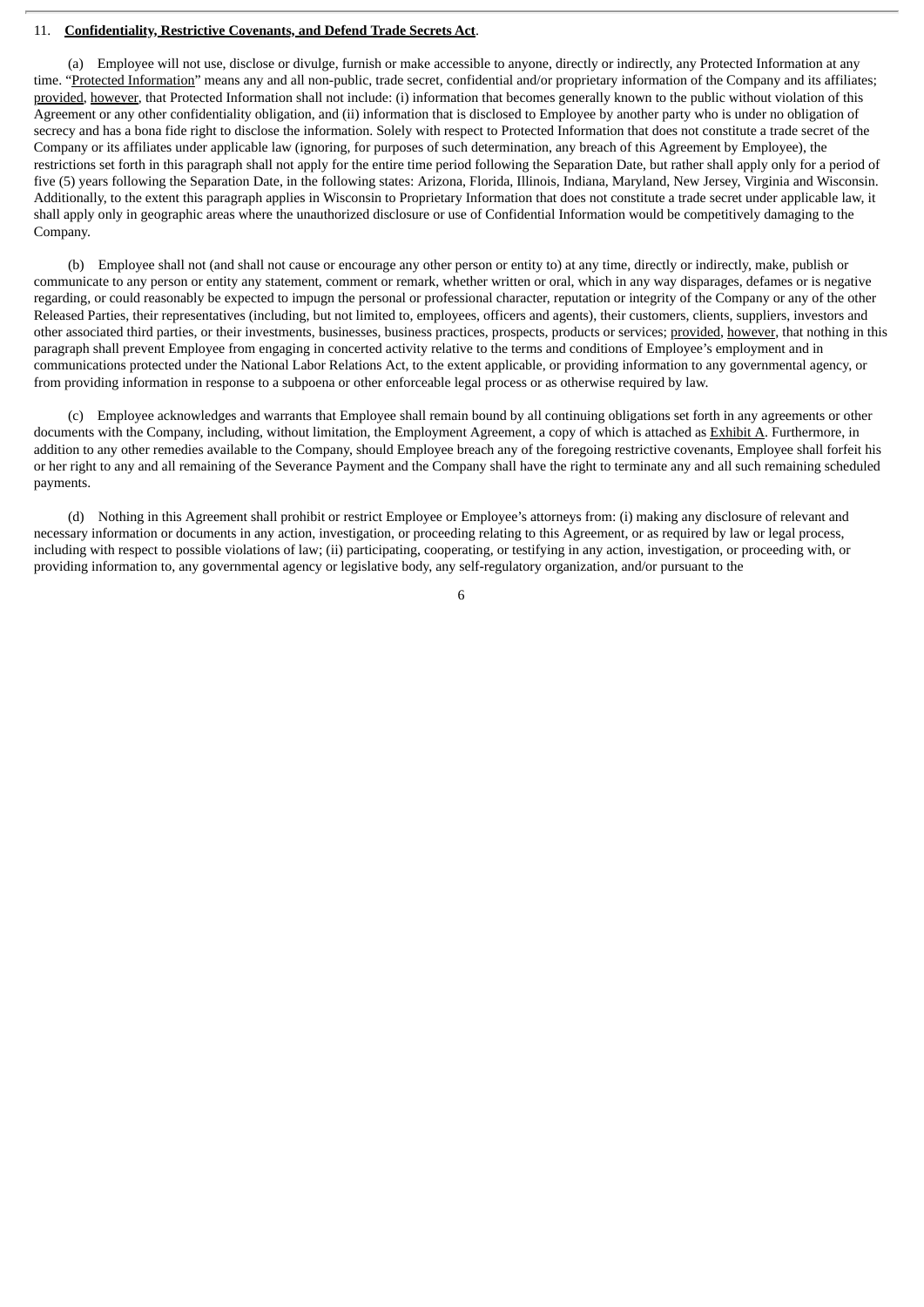Sarbanes-Oxley Act; (iii) accepting any U.S. Securities and Exchange Commission awards; or (iv) initiating communications with, or responding to any inquiry from, any regulatory or supervisory authority regarding any good faith concerns about possible violations of law or regulation. Pursuant to 18 U.S.C. § 1833(b), Employee will not be held criminally or civilly liable under any Federal or state trade secret law for the disclosure of a trade secret of the Company or its subsidiaries or affiliates that (A) is made (x) in confidence to a Federal, state, or local government official, either directly or indirectly, or to Employee's attorney and (y) solely for the purpose of reporting or investigating a suspected violation of law; or (B) is made in a complaint or other document that is filed under seal in a lawsuit or other proceeding. If Employee files a lawsuit for retaliation by the Company for reporting a suspected violation of law, Employee may disclose the trade secret to Employee's attorney and use the trade secret information in the court proceeding, if Employee files any document containing the trade secret under seal, and does not disclose the trade secret, except pursuant to court order. Nothing in this Agreement is intended to conflict with 18 U.S.C. § 1833(b) or create liability for disclosures of trade secrets that are expressly allowed by such section.

12. **Future Cooperation**. Employee agrees to be available for a period of twelve months to and cooperate with the Company in any Company internal investigation or administrative, regulatory, or judicial proceeding, arbitration or other settlement or dispute that relates to events occurring during Employee's employment by the Company or about which the Company otherwise believes Employee may have relevant information. Such cooperation by Employee is understood to include, but not be limited to: being reasonably available by telephone or e-mail for periodic questions as needed, being available to the Company upon reasonable notice for interviews, factual investigations and depositions, appearing at the Company's request for the purpose of giving testimony without requiring service of a subpoena or other legal process, volunteering to the Company pertinent information, assisting with interrogatories, making court appearances, and turning over to the Company all relevant documents which are or may in the future come into Employee's possession. In the event that the Company asks for Employee's cooperation in accordance with this paragraph, the Company agrees to reimburse (or advance, as reasonably needed) Employee for reasonable travel expenses, including lodging and meals, upon submission of receipts to the Company for such expenses.

13. **Revised Definition of Competitive Services.** Competitive Services" shall mean the business of data collection and analytics, research and design, development, sales, licensing or marketing, relating to the provision of ad verification and related optimization services and software and/or the provision of related products, services and solutions, including a continuous program of research, development, production and marketing, conducted, authorized, or offered by the Company or any predecessor within one year prior to the termination of Employee's Employment. Companies that provide contextual targeting which is not part of an ad verification service offering are not considered a competitive service. However, Employee and the Company each agree and acknowledge, that with respect to any non-competition or non-solicitation provisions of such Employment Agreement (or any other similar provisions by which Employee may be bound): (i) the revised definition of Competitive Services contained in Section 13 of this Agreement shall replace and supersede the definition of Competitive Services (restricted business, or other similar definition) contained in such Employment Agreement or restrictions; and (ii) the term of any such non-competition provisions shall be reduced to 12 months following the Separation Date.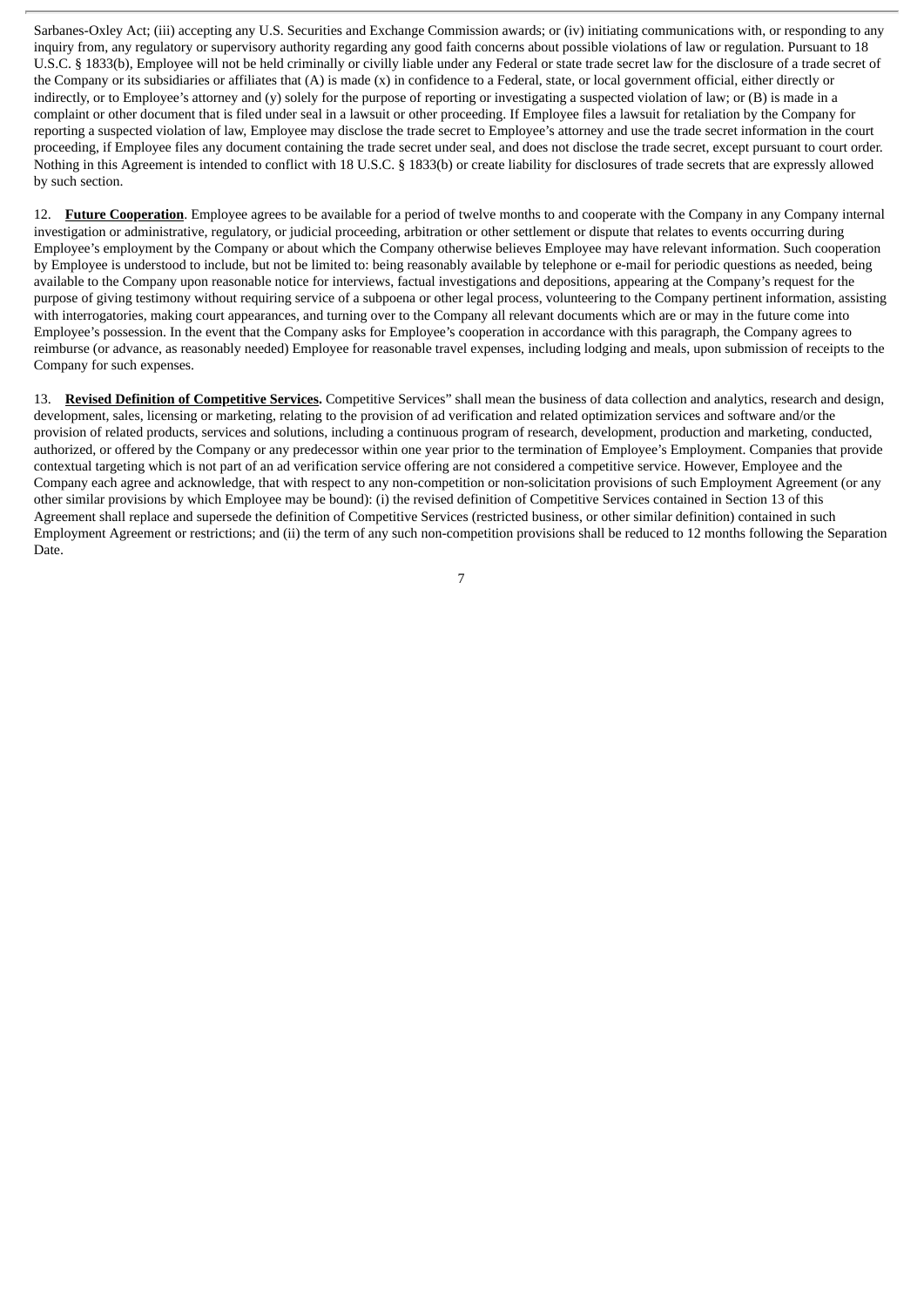14. **No Admission of Wrongdoing**. Employee agrees that neither this Agreement, nor the furnishing of the consideration for this Agreement, shall be deemed or construed at any time to be an admission by any Released Party of any improper or unlawful conduct.

15. **Confidentiality of Agreement**. Employee agrees that this Agreement is confidential and agrees not to disclose any information regarding the terms of this Agreement, except to Employee's immediate family and any tax, legal or other counsel Employee has consulted regarding the meaning or effect hereof or as required by law, and Employee will instruct each of the foregoing not to disclose the same to anyone. The Company may disclose the terms and conditions of this Agreement and the circumstances of Employee's separation of employment for business purposes and to effectuate this Agreement to its respective officers, employees, board of directors, stockholders, insurers, attorneys, accountants, state and federal tax authorities and those of its affiliates, or as may otherwise be required by law. Nothing in this Section is intended to restrict the Parties' truthful cooperation with any governmental investigation or inquiry.

16. **Section 409A.** It is the intention of the Parties that payments or benefits payable under this Agreement comply with or be exempt from Code Section 409A, and not be subject to the additional tax imposed pursuant to Code Section 409A. To the extent such potential payments or benefits could become subject to such Section, the Parties shall cooperate to amend this Agreement with the goal of giving Employee the economic benefits described herein in a manner that does not result in such tax being imposed. A termination of employment shall not be deemed to have occurred for purposes of any provision of this Agreement providing for the payment of any amounts or benefits subject to Code Section 409A upon or following a termination of employment unless such termination is also a "separation from service" within the meaning of Code Section 409A and, for purposes of any such provision of this Agreement, references to a "termination," "termination of employment" or like terms shall mean "separation from service." For purposes of Code Section 409A, Employee's right to receive any installment payments pursuant to this Agreement shall be treated as a right to receive a series of separate and distinct payments. Whenever a payment under this Agreement specifies a payment period with reference to a number of days (e.g., "payment shall be made within thirty (30) days following the date of termination"), the actual date of payment within the specified period shall be within the sole discretion of the Company.

17. **Tax Consequences.** The Company makes no representations or warranties with respect to the tax consequences of the payments provided to Employee or made on Employee's behalf under the terms of this Agreement. Employee agrees and understands that Employee is responsible for payment, if any, of local, state and/or federal taxes on the payments made hereunder by the Company and any penalties or assessments thereon. Employee further agrees to indemnify and hold the Company harmless from any claims, demands, deficiencies, penalties, interest, assessments, executions, judgments or recoveries by any government agency against the Company for any amounts claimed due on account of: (a) Employee's failure to pay or the Company's failure to withhold, or Employee's delayed payment of, federal or state taxes; or (b) damages sustained by the Company by reason of any such claims, including attorneys' fees and costs.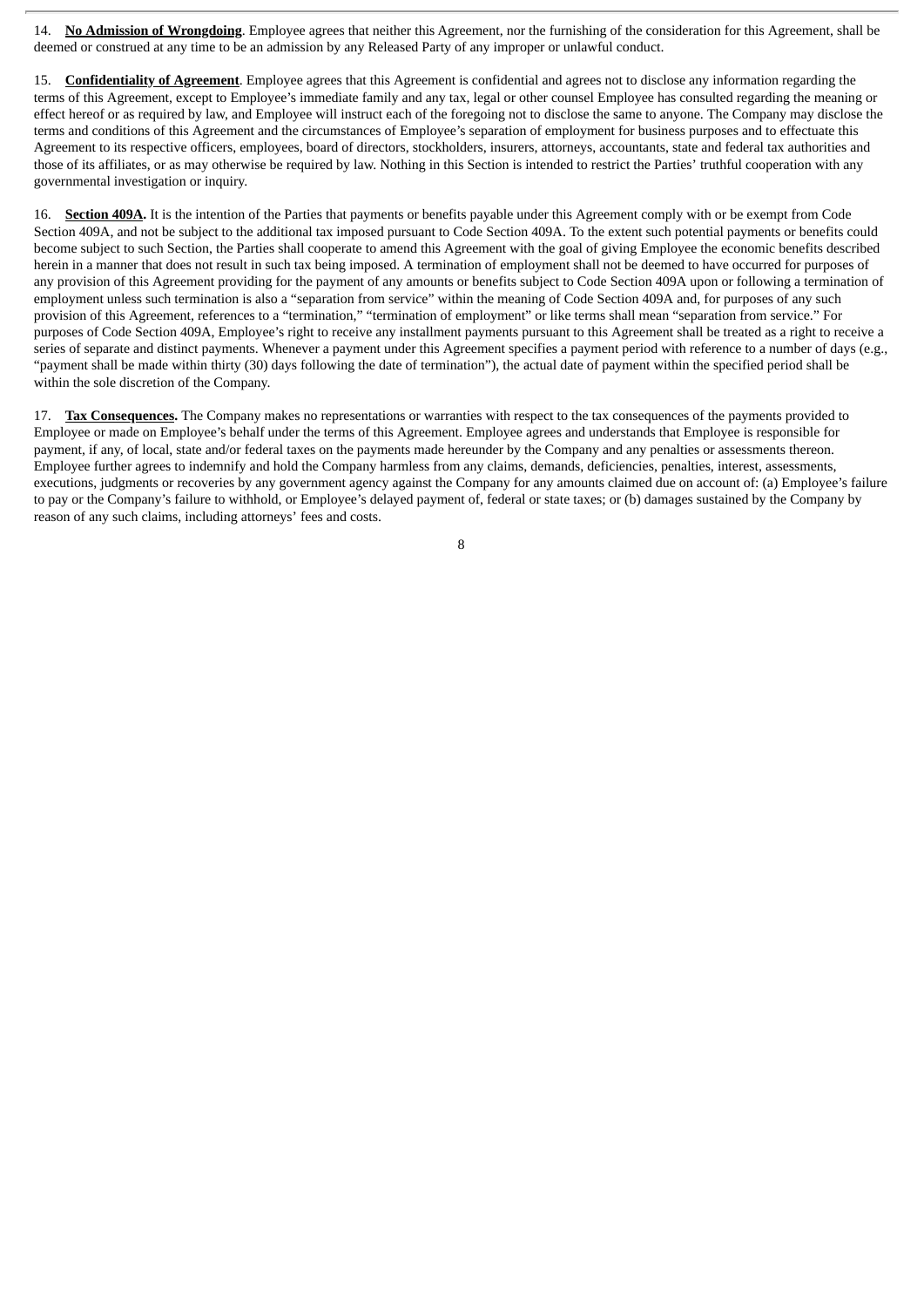18. **Savings Clause**. If any term or provision of this Agreement is invalid, illegal or unenforceable in any jurisdiction, such invalidity, illegality or unenforceability shall not affect any other term or provision of this Agreement or invalidate or render unenforceable such term or provision in any other jurisdiction. Upon such determination that any term or other provision of this Agreement is invalid, illegal or unenforceable, this Agreement shall be enforceable as closely as possible to its original intent, which is to provide the Released Parties with a full release of all legally releasable claims through the date upon which Employee signs this Agreement.

19. **Governing Law**. This Agreement will be governed, construed and interpreted under the laws of New York, without regard to the application of any choice-of-law rules that would result in the application of another state's laws.

20. **Mandatory Arbitration Clause; No Jury Trial.** In exchange for good and valuable consideration set forth in this Agreement, the Parties mutually agree that any dispute, claim or difference arising out of this Agreement shall be submitted to and determined exclusively by binding arbitration under the Federal Arbitration Act (9 U.S.C. §§ 1, *et seq.*) in conformity with the Federal Rules of Civil Procedure. In addition to any other requirements imposed by law, the arbitrator selected shall be a qualified individual mutually selected by the parties, and shall be subject to disqualification on the same grounds as would apply to a judge. All rules of pleading, all rules of evidence, all statutes of limitations, all rights to resolution of the dispute by means of motions for summary judgment, and judgment on the pleadings shall apply and be observed. Resolution of the dispute shall be based solely upon the law governing the claims and defenses pleaded, and the arbitrator may not invoke any basis (including but not limited to, notions of "just cause") other than such controlling law. Likewise, all communications during or in connection with the arbitration proceedings are privileged. The arbitrator shall have the authority to award appropriate substantive relief under relevant laws, including the damages, costs and attorneys' fees that would be available under such laws. Employee's initial share of the arbitration fee shall be in an amount equal to the filing fee as would be applicable in a court proceeding, or \$100, whichever is less. Beyond the arbitration filing fee, the Company will bear all other fees, expenses and charges of the arbitrator. Employee and the Company agree that prior to the service of an Arbitration Demand, the parties shall negotiate in good faith for a period of thirty (30) days in an effort to resolve any arbitrable dispute privately, amicably and confidentially. To commence an arbitration pursuant to this Agreement, a party shall serve a written arbitration demand (the "Demand") on the other party by hand delivery or via overnight delivery service (in a manner that provides proof of receipt by respondent). The Demand shall be served before expiration of the applicable statute of limitations. The Demand shall describe the arbitrable dispute in sufficient detail to advise the respondent of the nature and basis of the dispute, state the date on which the dispute first arose, list the names and addresses of every person whom the claimant believes does or may have information relating to the dispute, including a short description of the matter(s) about which each person is believed to have knowledge, and state with particularity the relief requested by the claimant, including a specific monetary amount, if the claimant seeks a monetary award of any kind. If respondent does not provide a written Response to the Demand, all allegations will be considered denied. The parties shall confer in good faith to attempt to agree upon a suitable arbitrator, and if unable to do so, they will select an arbitrator from the American Arbitration Association ("AAA")'s employment arbitration panel for the area. The arbitrator shall allow limited discovery, as appropriate in his or her discretion. The arbitrator's award shall include a written reasoned opinion. Employee and the Company understand, agree, and consent to this binding arbitration provision, and Employee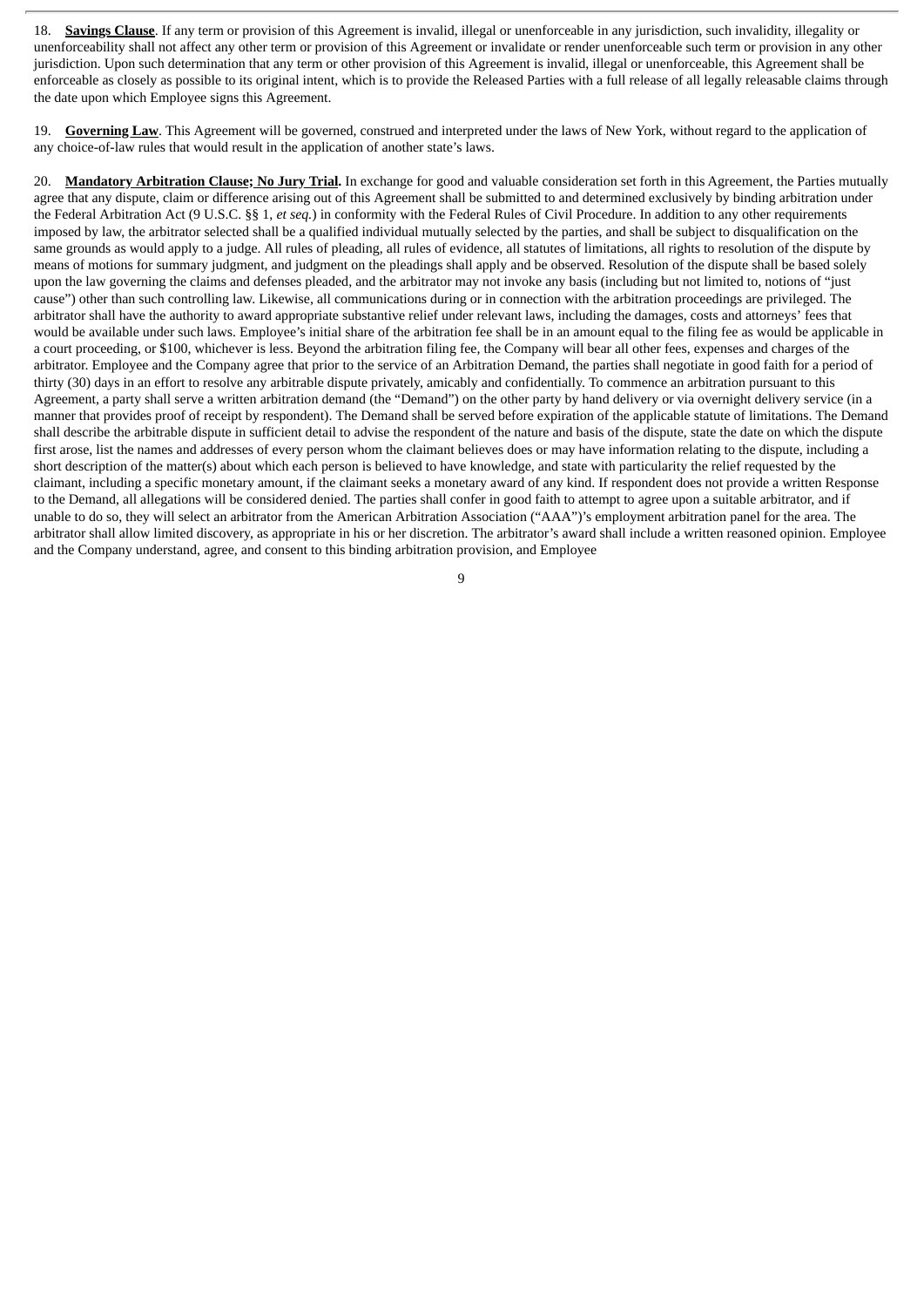and the Company hereby each expressly waive the right to trial by jury of any claims arising out of this Agreement. Finally, Employee and the Company agree that a party may bring an action in court to obtain a temporary restraining order, injunction, or other equitable relief available in response to any violation or threatened violation of the restrictive covenants set forth in the Employment Agreement. *By initialing below, Employee acknowledges that* he or she has read, understands, agrees and consents to this binding arbitration provision. Employee further agrees that he or she is hereby irrevocably waiving all right to a trial by jury in any litigation, action, proceeding, cross-claim, or counterclaim in any court (whether based on contract, tort, or otherwise) arising out of, relating to or in connection with (i) this Agreement or the validity, performance, interpretation, collection or enforcement hereof or (ii) the action of such part in the negotiation, authorization, execution, delivery, administration, performance or *enforcement hereof. Initials: /s/ JTP .*

21. **Each Party the Drafter**. This Agreement, and the provisions contained in it, shall not be construed or interpreted for, or against, any party to this Agreement because that party drafted or caused that party's legal representatives to draft any of its provisions.

22. **Assignment; Third-Party Beneficiaries**. This Agreement is personal to Employee and may not be assigned by Employee. This Agreement is binding on, and will inure to the benefit of, the Released Parties. The Released Parties are expressly intended to be third-party beneficiaries of the releases set forth in the "Release" Section, and it may be enforced by each of them.

23. **Entire Agreement; No Oral Modifications; Counterparts**. This Agreement sets forth the Parties' entire agreement with respect to the subject matter and shall supersede all prior and contemporaneous communications, agreements and understandings, written or oral, with respect hereto and thereto (for the avoidance of doubt, any restrictive covenant, confidentiality, and intellectual property agreement entered into by Employee remains in effect). This Agreement may not be modified or amended unless mutually agreed to in writing by the parties. This Agreement may be executed in two or more counterparts, each of which will be an original and all of which together will constitute one and the same instrument. A faxed, .pdf-ed or electronic signature shall operate the same as an original signature. All references to a "Section" of this Agreement are intended to refer to all paragraph(s) under a single numbered Section.

[SIGNATURE PAGE FOLLOWS]

<sup>10</sup>